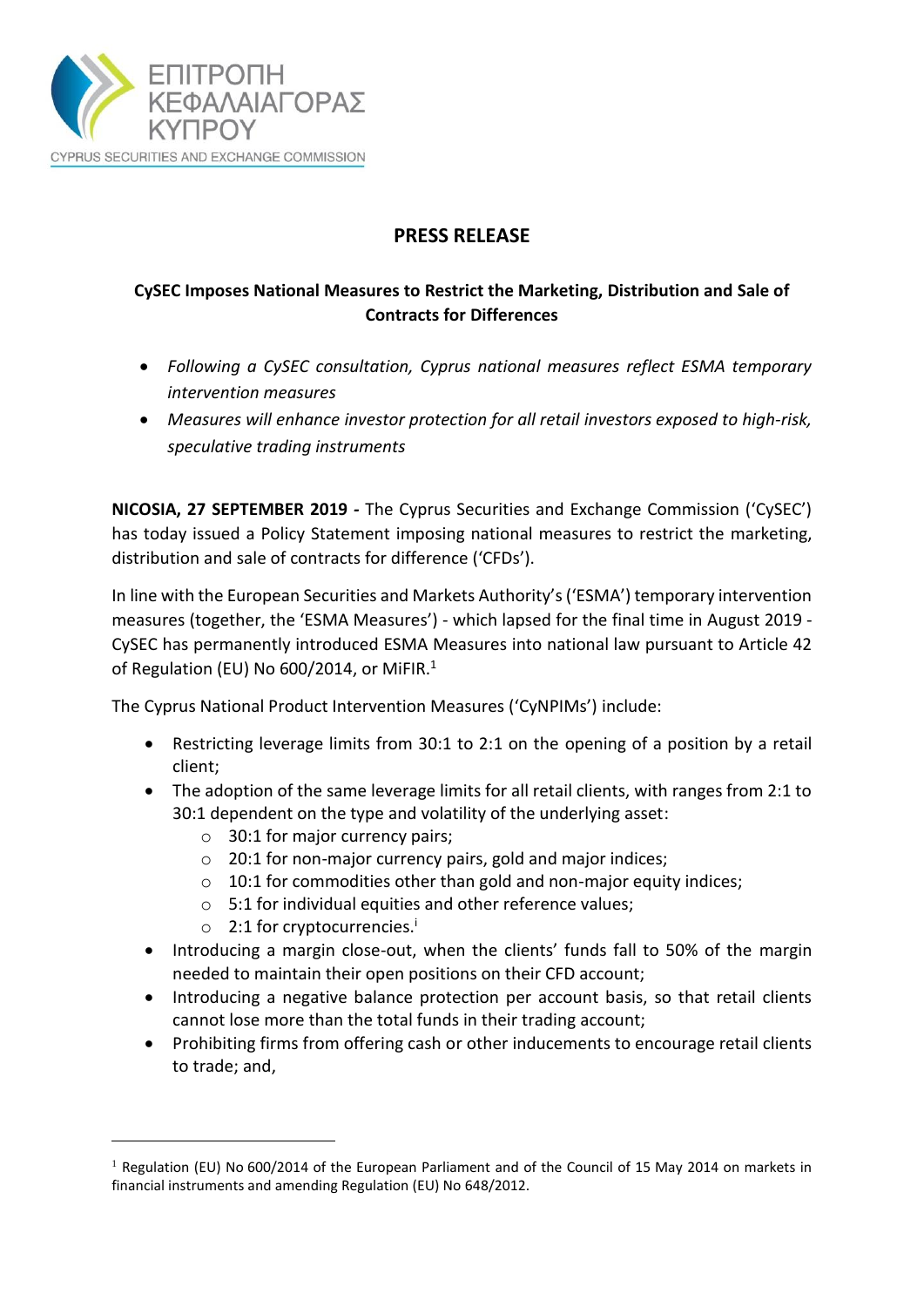

**.** 

 Requiring firms to provide standardised risk warnings informing potential customers the percentage of their retail client accounts.

Further to [Consultation Paper](https://www.cysec.gov.cy/CMSPages/GetFile.aspx?guid=efb41dd3-9c23-42fc-b057-c5edcd389226) (CP-02-2019) on 30 May 2019 which consulted interested parties on the proposals for CyNPIMs, and for the avoidance of doubt, CySEC has not imposed a risk-based approach to leverage limits.

In the case of new CFD providers and CFD providers that have not had any open CFD positions in the last twelve months (together, 'new CFD providers'), CySEC will enforce a standardised risk warning – and not a predefined percentage range based on other NCAs' data as prescribed in the ESMA Measures. For those firms with more than twelve months operating history, the risk warnings prescribed in the ESMA Measures will apply.<sup>ii</sup>

The MiFID II/MiFIR regime does not provide for the case where the National Product Intervention Measures ('NPIMs') adopted by different NCAs are not the same. As a result, CySEC has adopted a territorial approach to the cross-border marketing, sale and distribution of CFDs either through a branch or tied agent, in order to provide legal certainty for market participants operating in such jurisdictions where there may not be uniform application of the ESMA Measures and therefore the level of protection afforded to retail investors may not be the same.

Where there is such divergence between CyNPIMs and the measures introduced by another NCA, the content and application of CyNPIMs varies based on the country of residence of the client. Where an entity falling under CySEC's supervision markets, distributes or sells CFDs to a resident of:

- i Cyprus, CyNPIMs will have the content of the ESMA Measures except for the risk warning for new CFD providers;
- ii A Member State where the NCA has introduced NPIMs, CyNPIMs will have the content of the measures taken by the NCA of the respective Member State;
- iii A Member State where the NCA has not introduced NPIMs<sup>2</sup>, CyNPIMs will have the content of the ESMA measures except for the risk warning for new CFD providers;
- iv A third country, CyNPIMs will have the content of the ESMA measures except for the risk warning for new CFD providers.

In practice, a limited number of Member States of the EU28 to date materially diverge from the ESMA Measures and therefore by equivalence, the CyNPIMs. CySEC will dedicate

<sup>&</sup>lt;sup>2</sup> This category also includes Member States where the NCA has issued individual decrees to firms rather than a general decree.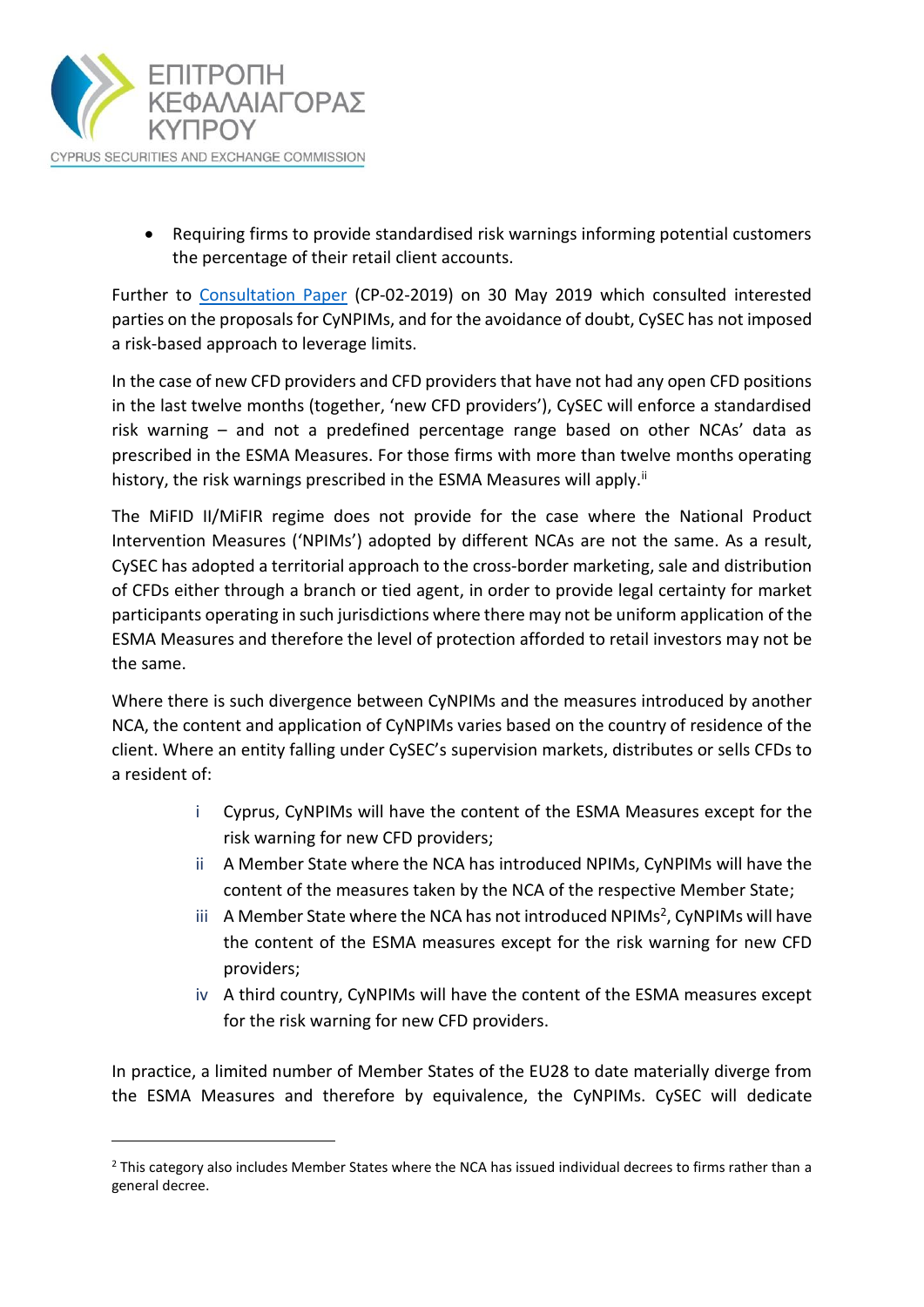

supervisory resources to the application and enforcement of CyNPIMs. Retail investors located in the limited number of Member States that materially diverge from the ESMA Measures must be made fully aware of the level of protection afforded to them.

## **Background to regulatory action**

Historically, investment firms have engaged in aggressive marketing techniques of CFDs, without providing adequate information on the risks involved in such speculative trading. Once such products were sold, retail investors were recurrently being allowed to trade with excessive levels of leverage (in some cases exceeding 1:500), incentivised to do so through the additional marketing of bonus promotions. The majority of such transactions resulted in firms' clients losing more than their entire invested capital, resulting in negative balances on trading accounts. In addition, it was found that retail investors were likely to underestimate the risks involved.

Following close supervision of the industry by CySEC via a dedicated Supervisory Action Plan launched in 2015 concerning the poor conduct of European CFD providers, CySEC has imposed record financial penalties on its regulated entities found to be in non-compliance with the laws it has in place to protect investors.

**ENDS.**

**Notes to editors**

**.** 

<sup>i</sup> **Summary of CyNPIM leverage limits**

| <b>Type of Underlying</b>   |                                            |                       |
|-----------------------------|--------------------------------------------|-----------------------|
| <b>Instrument</b>           | <b>Initial Margin</b><br><b>Protection</b> | <b>Leverage Limit</b> |
| <b>Major Currency Pairs</b> | 3,33%                                      | 30:1                  |
| Non-major currency          |                                            |                       |
| pairs, gold and major       | 5%                                         | 20:1                  |
| indices                     |                                            |                       |
| Commodities<br>other        |                                            |                       |
| than gold and non-          | 10%                                        | 10:1                  |
| major equity index          |                                            |                       |
| For individual equities     |                                            |                       |
| and other reference         | 20%                                        | 5:1                   |
| values;                     |                                            |                       |
| Crypto assets               | 50%                                        | 2:1                   |